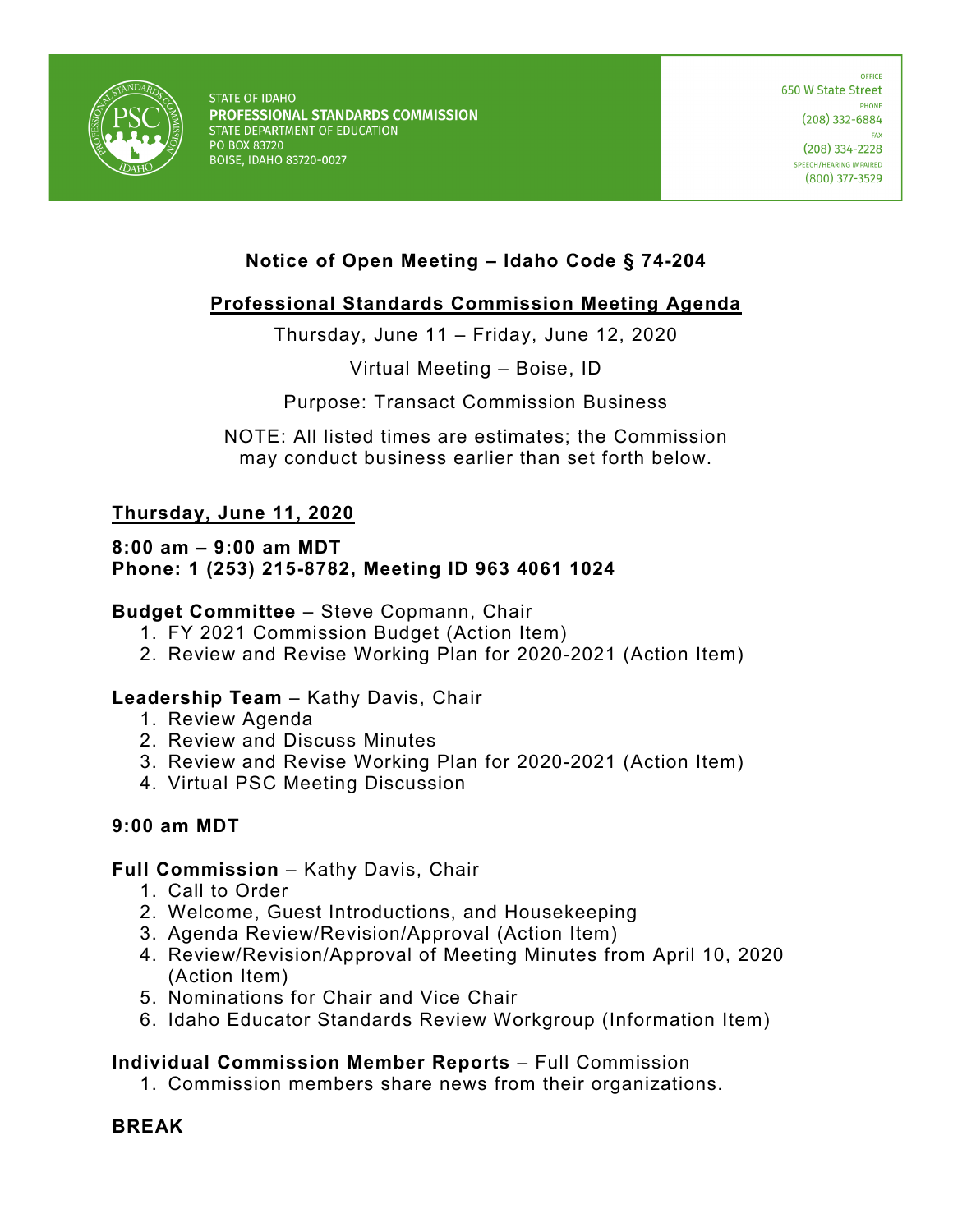#### **Committee Work** *Standards Committee* – Jennifer Snow, Chair **Phone: 1 (253) 215-8782, Meeting ID 208 332 6879**

- 1. Postponement of non-CAEP Program Reviews (Information Item)
- 2. Review and Revise Working Plan for 2020-2021 (Action Item)
- 3. Revision of Educator Preparation Program Review Schedule (Action Item)
- 4. New Educator Preparation Program Proposal: Marketing Technology Education (6-12), Idaho State University (Action Item)
- 5. Educator Preparation Program Review State Team Report Teach for America (Action Item)

## *Authorizations Committee* – Elisa Saffle, Chair **Phone: 1 (253) 215-8782, Meeting ID 208 332 6885**

- 1. Review and Revise Working Plan for 2020-2021 (Action Item)
- 2. Review and consider alternative authorizations to teach, administrate, or provide pupil services for the 2019-20 and 2020-21 school year. Applications considered will have all required components and be received by the certification department by May 28, 2020. (Action Item)
- 3. Review and consider emergency provisional applications to teach, administrate, or provide pupil services for the 2019-20 school year. Applications considered will have all required components and be received by the certification department by May 28, 2020. (Action Item)
- 4. Review and revise mentor requirement. (Action Item)

### *Executive Committee* – Kathy Davis, Chair **Phone: 1 (253) 215-8782, Meeting ID 967 8953 1350**

- 1. Review and Revise Working Plan for 2020-2021 (Action Item)
- 2. The Executive Committee will meet to consider whether probable cause exists in ethics cases presented to it and review any counteroffers proposed to it in the following case numbers: (Action Items) Cases 21936, 21937, 22001, 22002, 22003, 22004, 22006, 22008, 22010, 22011, 22012, 22013, 22015, 22016, 22017, 22018

The Executive Committee will enter one or more executive sessions, with each session concerning one or more of the cases listed above, to consider records that are exempt from disclosure as provided in Chapter 1, Title 74, of the Idaho Code. Specifically, records exempt under § 74-106(9). (Action Items). Upon conclusion of executive session, the Commission will resume normal business in open session.

## **Friday, June 12, 2020**

**9:00 am Phone: 1 (253) 215-8782, Meeting ID 951 2012 1146**